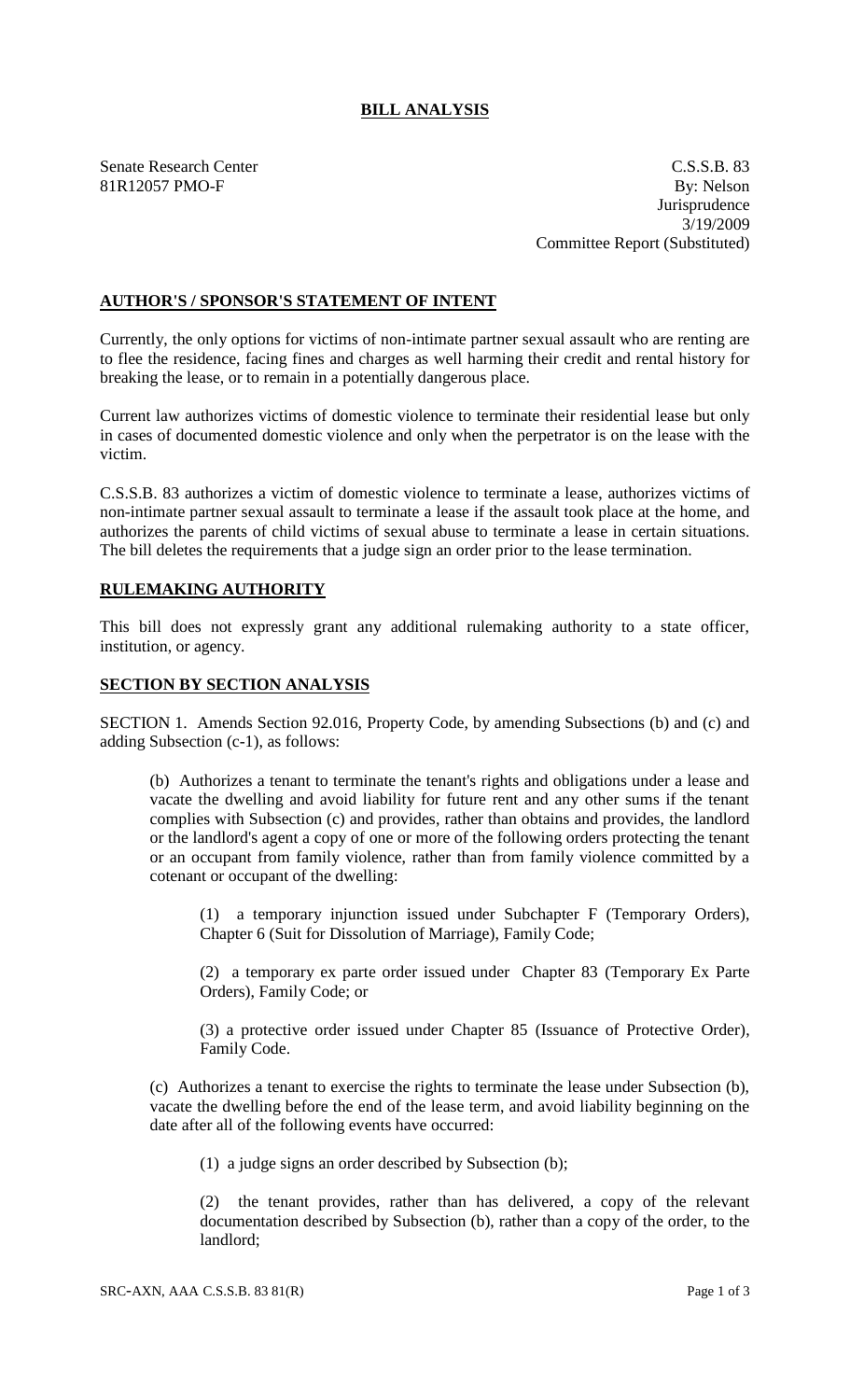(3) the tenant provides written notice of termination of the lease to the landlord on or before the 30th day before the date the lease terminates;

(4) the 30th day after the date the tenant provided noticed under Subdivision (3) expires; and

(5) the tenant vacates, rather than has vacated, the dwelling.

(c-1) Authorizes a tenant, if the family violence is committed by a cotenant or occupant of the dwelling, to exercise the right to terminate the lease under the procedures provided by Subsection (b)(1) or (b)(3) and Subsection (c), except that the tenant is not required to provide the notice described by Subsection (c)(3).

SECTION 2. Amends Subchapter A, Chapter 92, Property Code, by adding Section 92.0161, as follows:

Sec. 92.0161. RIGHT TO VACATE AND AVOID LIABILITY FOLLOWING CERTAIN SEX OFFENSES. (a) Defines "occupant."

(b) Authorizes a tenant to terminate the tenant's rights and obligations under a lease and vacate the dwelling and avoid the liability for future rent and any other sums due under the lease for terminating the lease and vacating the dwelling before the end of the lease term after the tenant complies with Subsection (c).

(c) Requires a tenant, if the tenant is a victim of sexual assault or a parent or guardian of a victim of sexual assault under Section 22.011 (Sexual Assault), Penal Code, aggravated sexual assault under Section 22.021 (Aggravated Sexual Assault), Penal Code, or continuous sexual abuse of a child under Section 21.02 (Continuous Sexual Abuse of Young Child or Children), Penal Code, that takes place during the preceding six-month period on the premises or at any dwelling on the premises, to provide the landlord or the landlord's agent a copy of certain documentation relating to the assault or abuse.

(d) Authorizes a tenant to exercise the rights to terminate the lease under Subsection (b), vacate the dwelling before the end of the lease term, and avoid liability beginning on the date after all of the following events have occurred:

(1) the tenant provides a copy of the relevant documentation described by Subsection (c) to the landlord;

(2) the tenant provides written notice of termination of the lease to the landlord on or before the 30th day before the date the lease terminates;

(3) the 30th day after the date the tenant provided notice under Subdivision (2) expires; and

(4) the tenant vacates the dwelling.

(e) Provides that, except as provided by Subsection (g), this section does not affect a tenant's liability for delinquent, unpaid rent or other sums owed to the landlord before the lease was terminated by the tenant under this section.

(f) Provides that a landlord who violates this section is liable to the tenant for actual damages, a civil penalty equal to the amount of one month's rent plus \$500, and attorney's fees.

(g) Provides that a tenant who terminates a lease under Subsection (b) is released from all liability from any delinquent, unpaid rent owed to the landlord by the tenant on the effective date of the lease termination if the lease does not contain certain substantially equivalent language regarding a tenant's special statutory